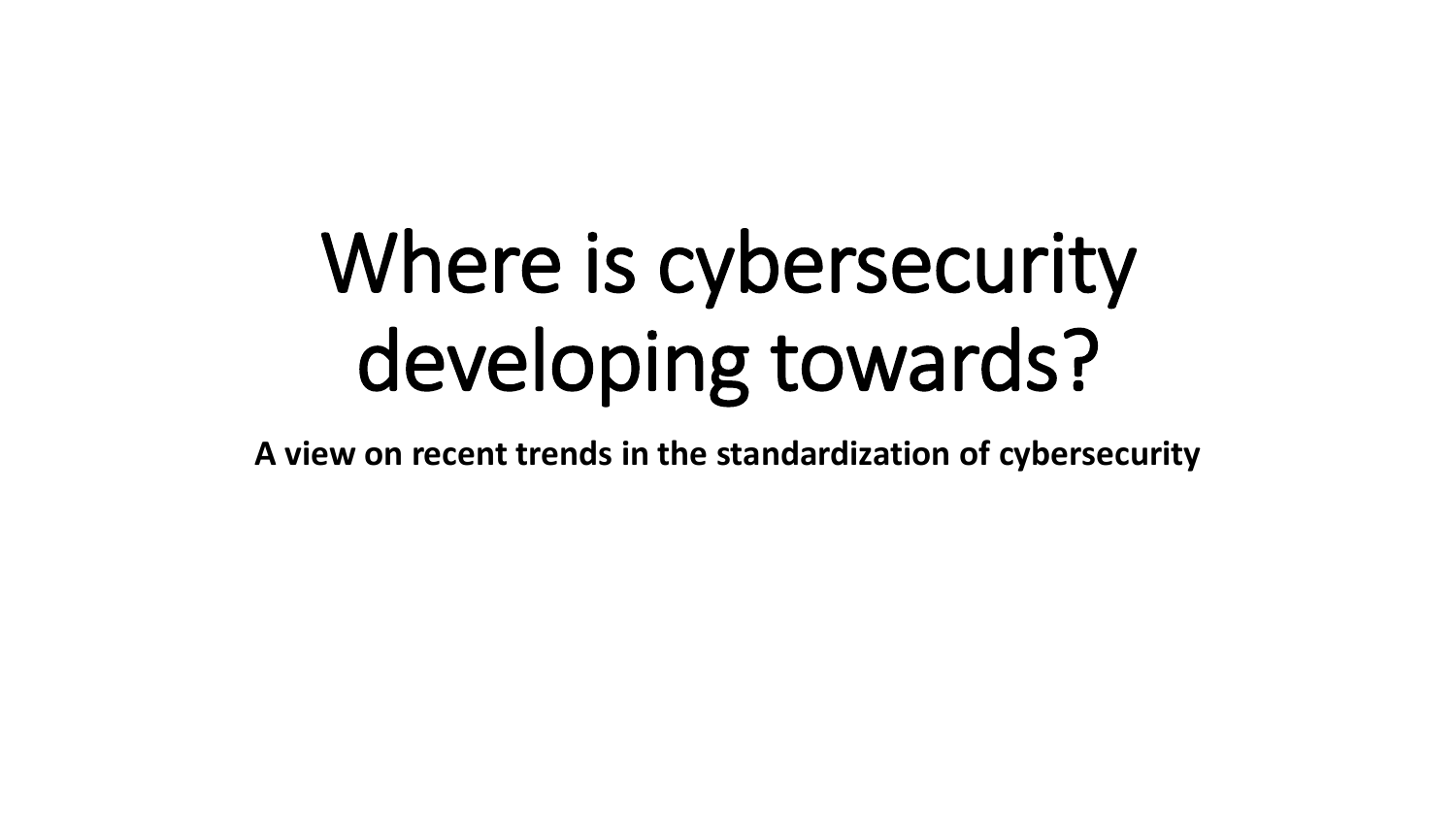# Outline of content – an agenda of sorts

- A quick review of where we are and where we want to go
- Existential threats
- Technology opportunities
- Regulatory opportunities
- Forecasting the future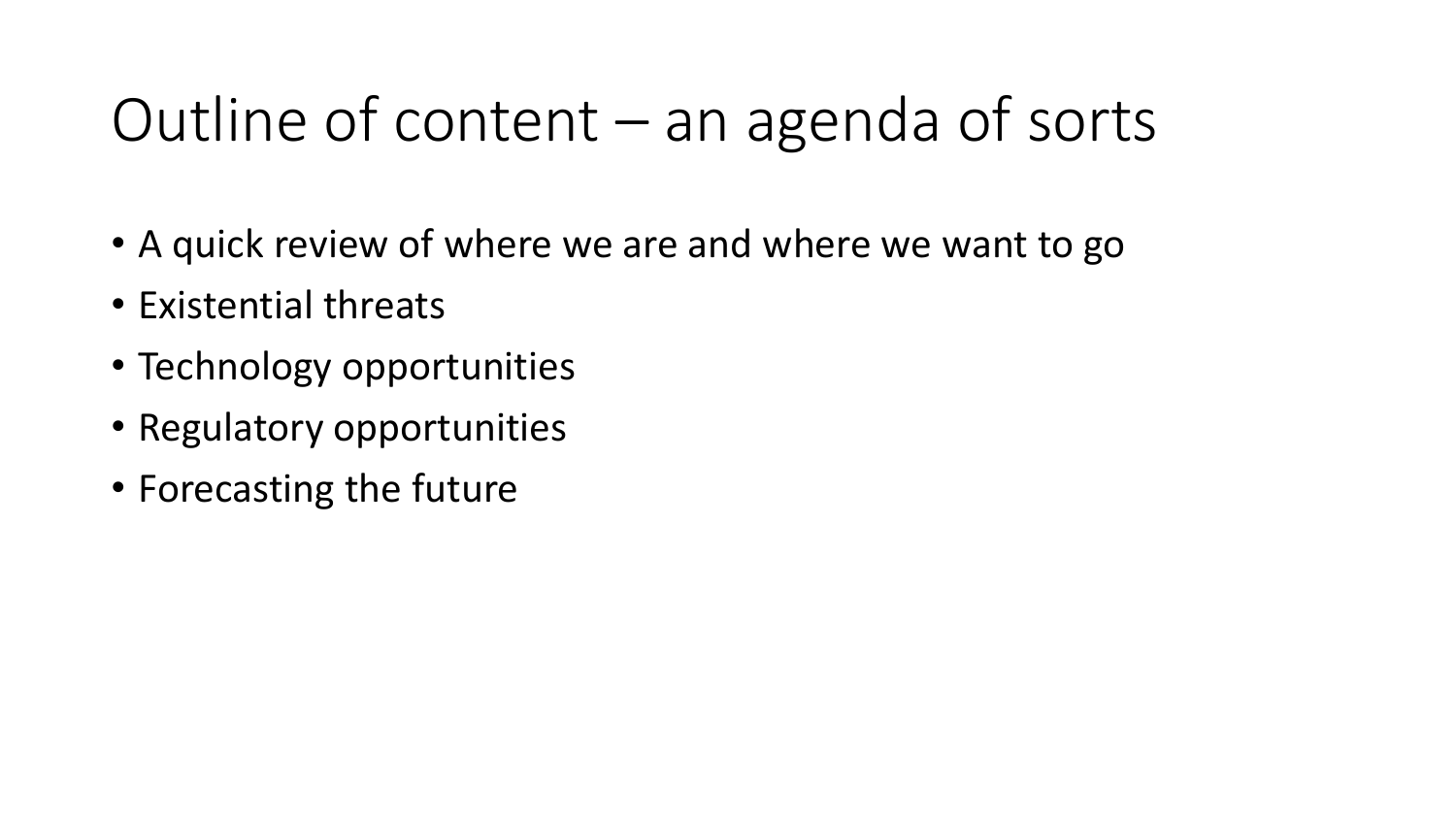#### A quick review …

- Where we are
	- We've achieved recognition that security is good and essential and that it's difficult
	- Cryptography is now mainstream and expected
- Where we are in a bit of a rut
	- We're still stuck with security being considered as a synonym of safety
	- We're still stuck with security being confused with privacy
- Where we want to go
	- Effective deployment of security technology to manage risk to reasonable levels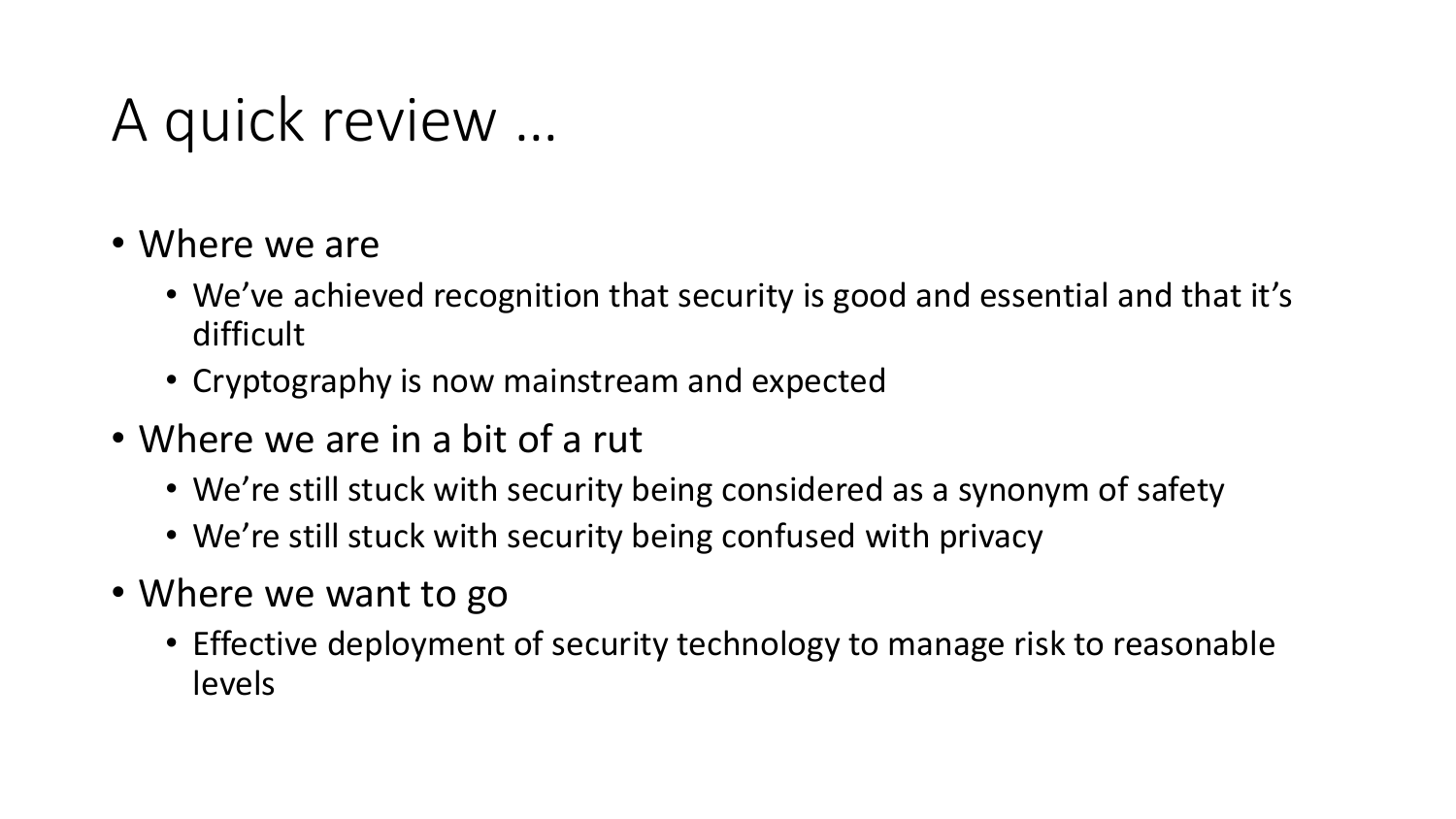#### Some review points

- 2G security through 3G, 4G and 5G
	- Strong and state of the art
	- Evolving with added functionality over time:
		- Authentication of the phone, added authentication of the network, added longer keys for authentication (including a CMAC for the mutual element) and encryption, added in keying for higher layer functions, merging WiFi and cellular security models, moving from circuits to sessions
- IoT and ICT towards an Internet of Everything
	- Rooted in IP but extending way beyond
- Better understanding of ephemeral keying
	- Not just TLS1.3 but building out from session keys in 2G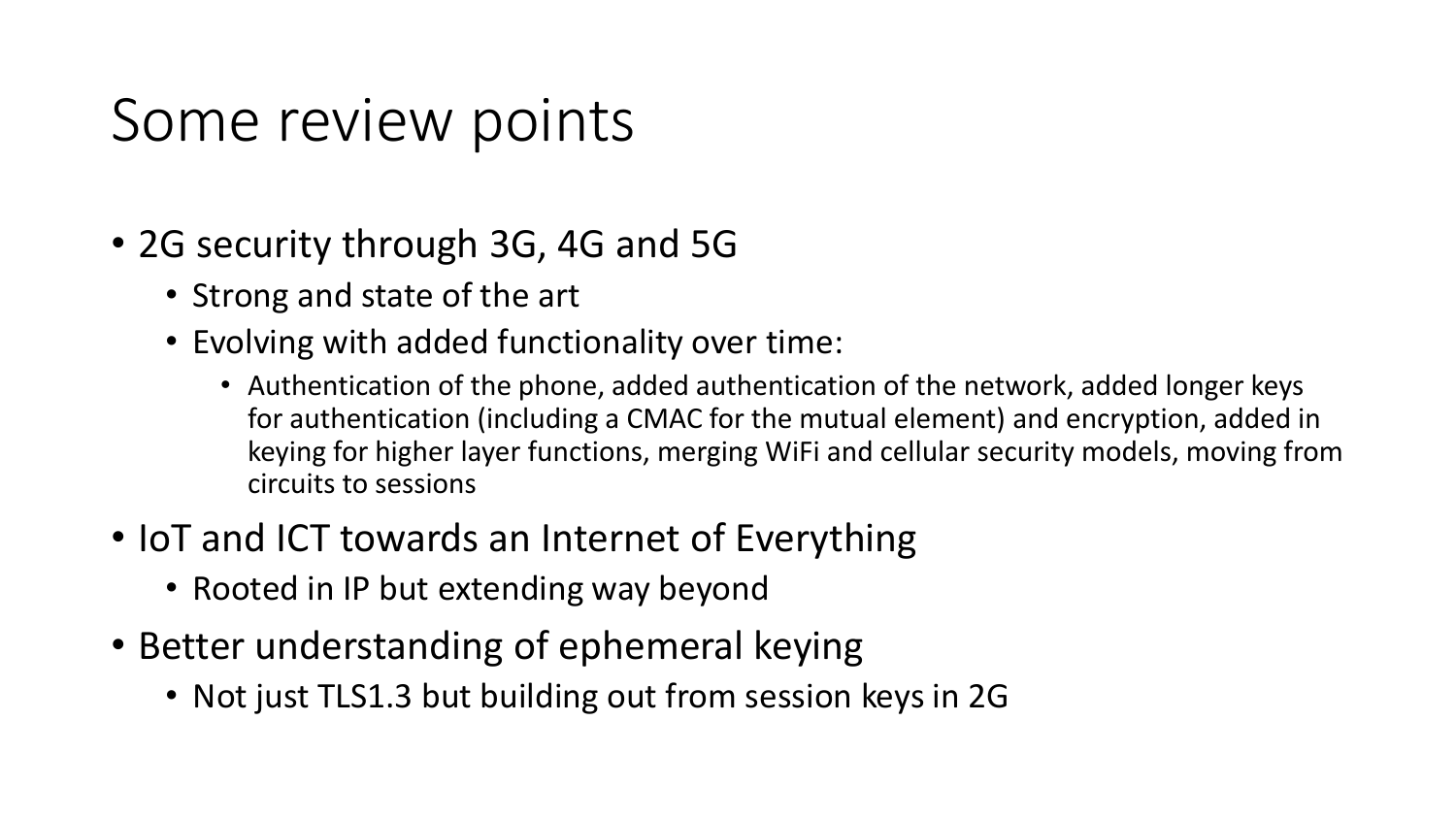#### A bit more review

- We're pushing security at the heart of most standards work
	- In AI
	- In IoT
	- In smart cities
	- In Intelligent Transport
- We are recognising privacy assurances aren't the same as security assurances
	- Assurance schemes are evolving to be suited for all device types and services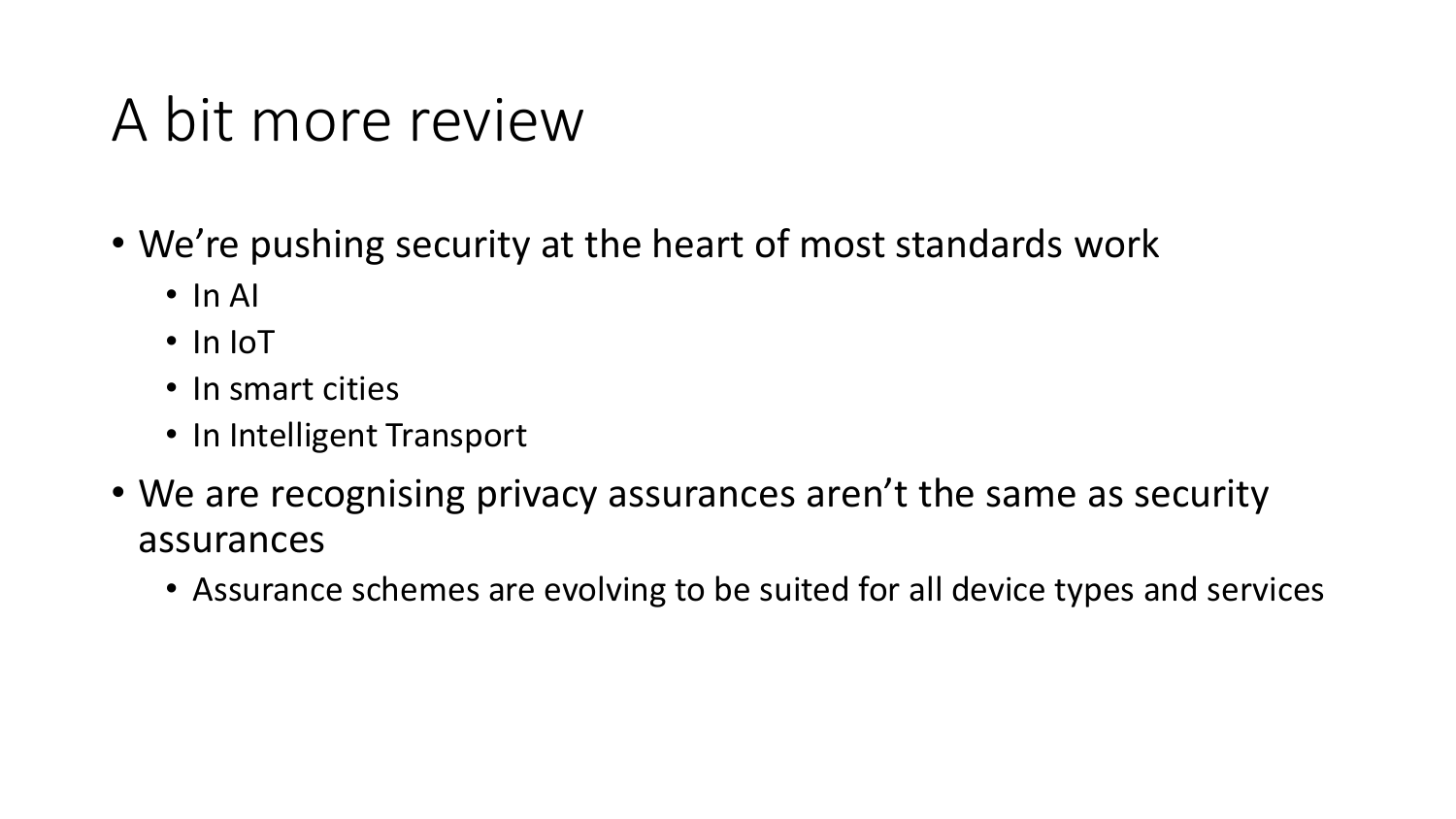#### A last review point

- We've achieved convergence (in the standards domain)
	- Services are mostly platform agnostic
	- Networks carry bits and those bits could be voice, data or video
- Speed is available most of the time
	- Domestic offerings of 1Gb/s are common
	- Wireless (cellular) offerings of 100Mb/s and up are available (if not common)
	- Blackspots of connectivity are shrinking
- Digital citizens and digital society exist
- Smart cars, smart cities, smart homes exist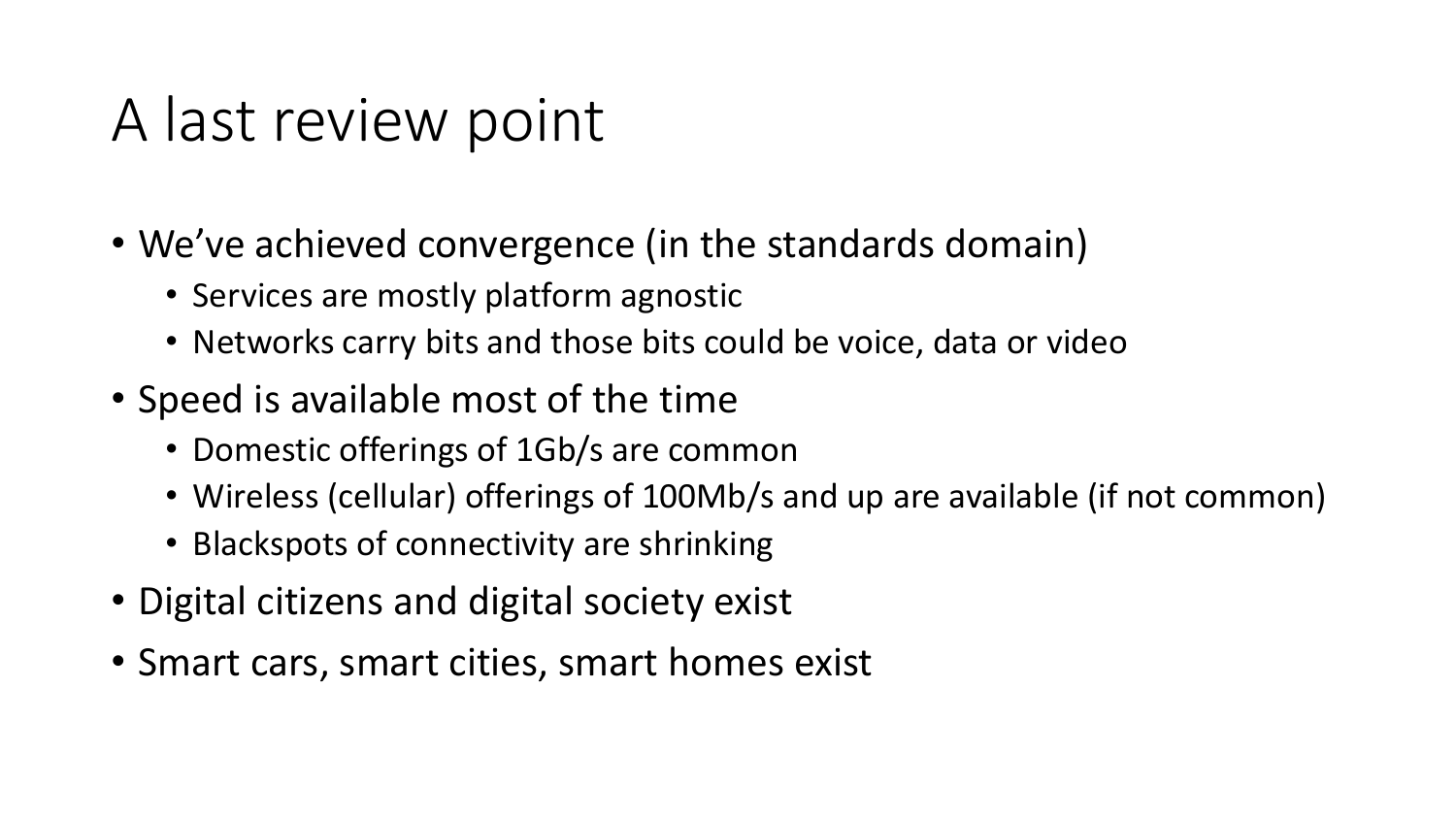#### Existential threats

- Quantum
- Pervasive encryption
- Bad guys
- Good guys with good intent but no knowledge
- Crypto
- Energy costs
- AI and its cousin ML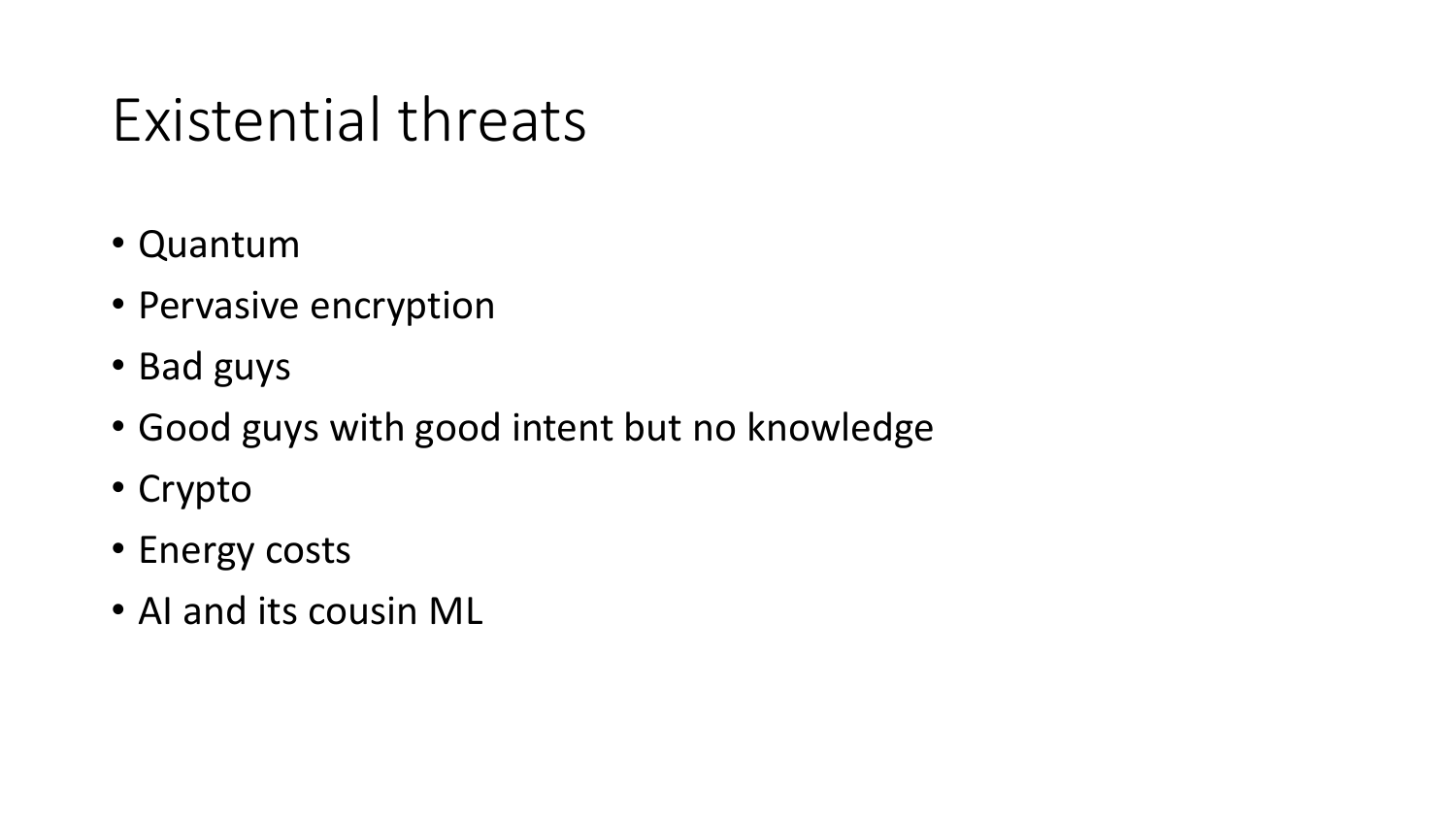#### Quantum – an existential threat

- Quantum computing will destroy the tenet of current asymmetric cryptography
	- Most asymmetric cryptography is based on "hard" problems that can be resolved with quantum computers
- Quantum safe algorithms are still in development and still not mature
	- How much time do we need? Probably more than we have
		- $X =$  the number of years the public-key cryptography needs to remain unbroken.
		- Y = the number of years it will take to replace the current system with one that is quantum-safe.
		- Z = the number of years it will take to break the current tools, using quantum computers or other means.
			- If X+Y>Z we're in deep doodoo
		- $\bullet$  T = the number of years it will take to develop trust in quantum safe algorithms
			- Adds a major complication and it now becomes if X+Y+T>Z we're in deep doodoo
- Quantum safe cryptography requires orders of magnitude increase in key size, signature size, computing resource
	- Even devices that today are unconstrained will be in danger of becoming constrained (unable to offer equivalent functionality)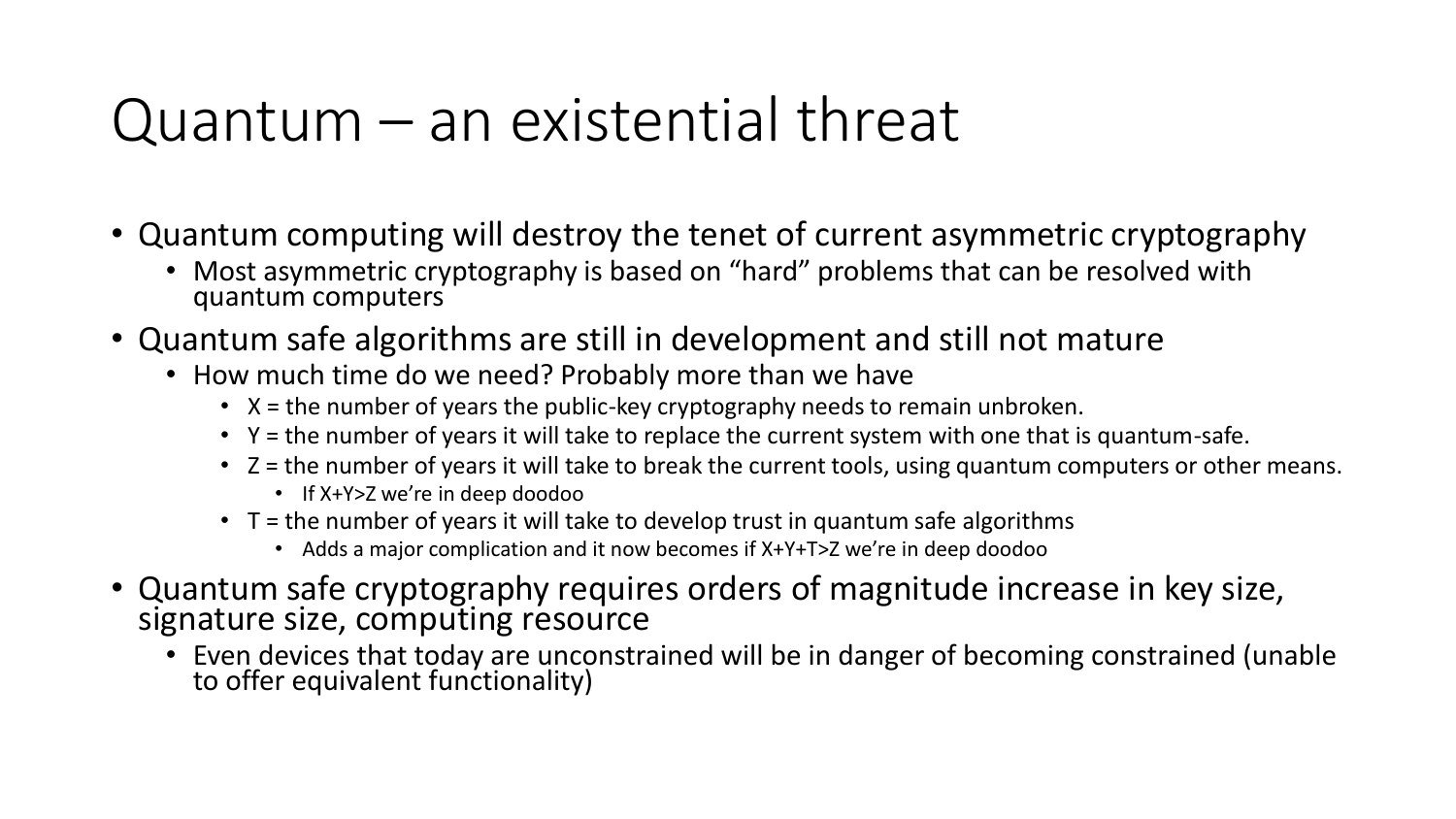#### Pervasive encryption

- Encryption is good, as is cryptography. The role of encryption of information being transported between two end-points has three widely recognized positive purposes depending on the context:
	- confidentiality protection of the transferred content;
	- enhanced trust in the identity of the parties associated with the information; and
	- enhanced trust in the integrity of the information during transport.
- End-to-end encryption = good, is a marketing mantra that isn't all it seems, if it means everything is encrypted
	- It removes pre-emptive filtering of malicious content
	- It means networks are just pipes with no added value can routing work if everything is encrypted with keys known only to the end points?
	- Regulatory bypass (no oversight, operators are like rabbits caught in the headlights)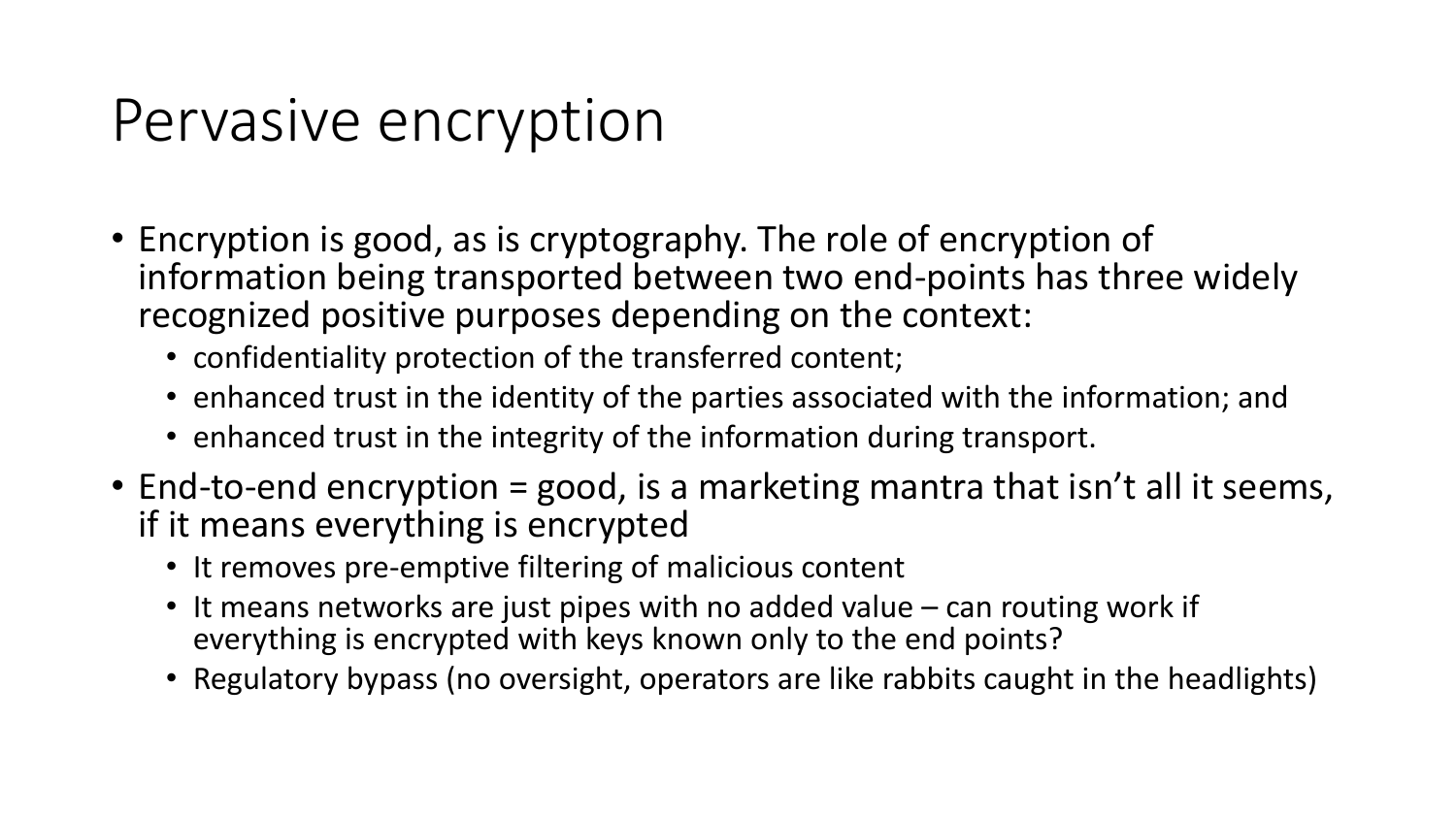# Countering threats of pervasive encryption

- Adoption of Zero Trust Architectures
	- Moves from Implicit to Explicit trust
- Require explicability and transparency of where encryption is used
	- Don't assume prove
- Work being addressed at ETSI ISG ETI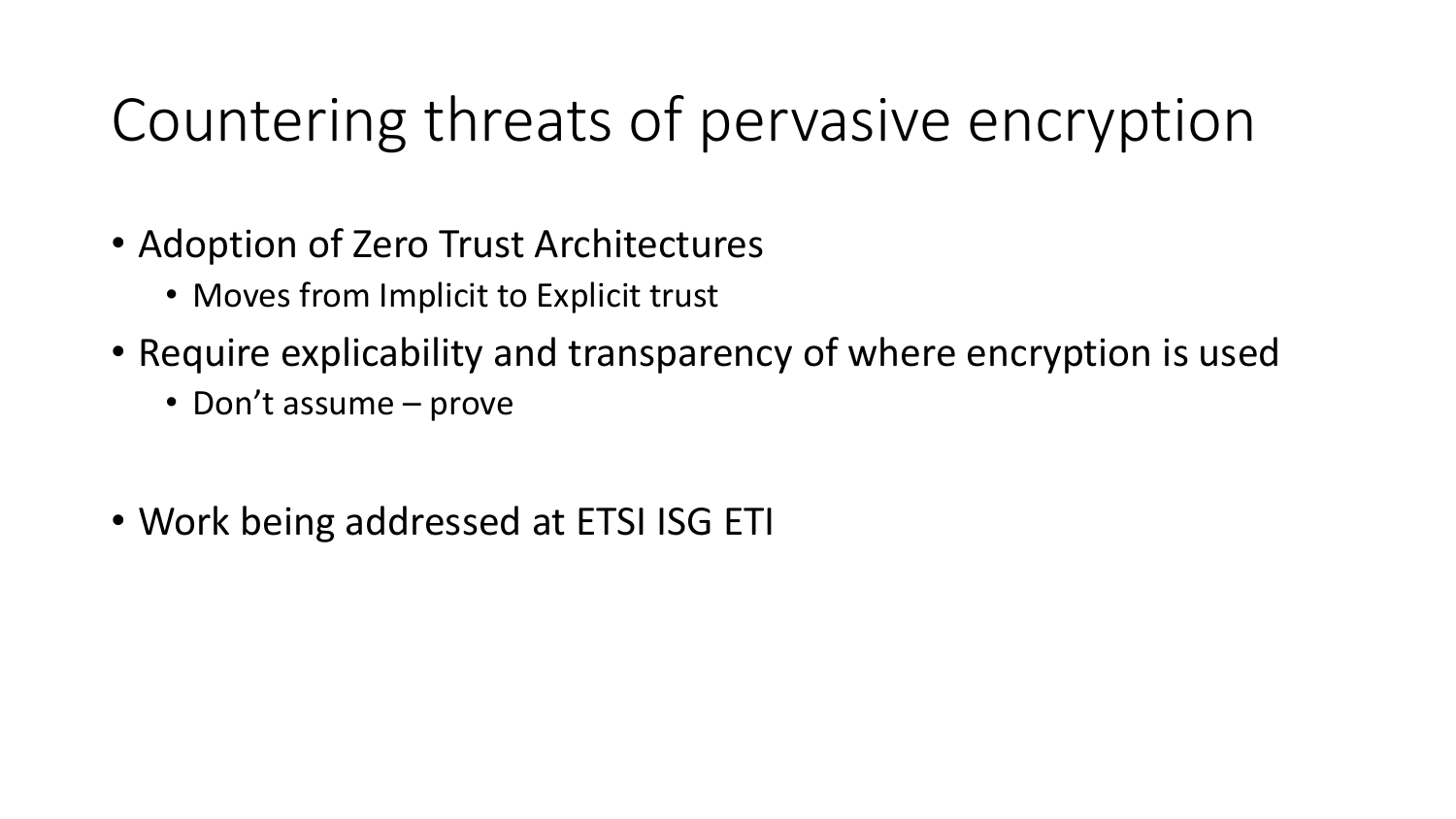# Bad guys, good guys

- Bad guys will spend  $\epsilon$ s to make cents it's a profit thing
	- The risk of penalty is built into their profit motive
- Good guys don't have profits to justify their existence, they're always a cost item (an expense)
	- If you've not suffered from attack is it because your defence is good or you're not a target (yet)? How much should I spend on defence?
- Good guys sometimes make bad decisions:
	- Encryption enables criminal activity to be hidden  $\rightarrow$  let's ban encryption
	- Functionality comes first so let's get the code working and then secure it later
	- That webcam in the child's toy could be used to spy on me. Nobody would do that surely? It's just a toy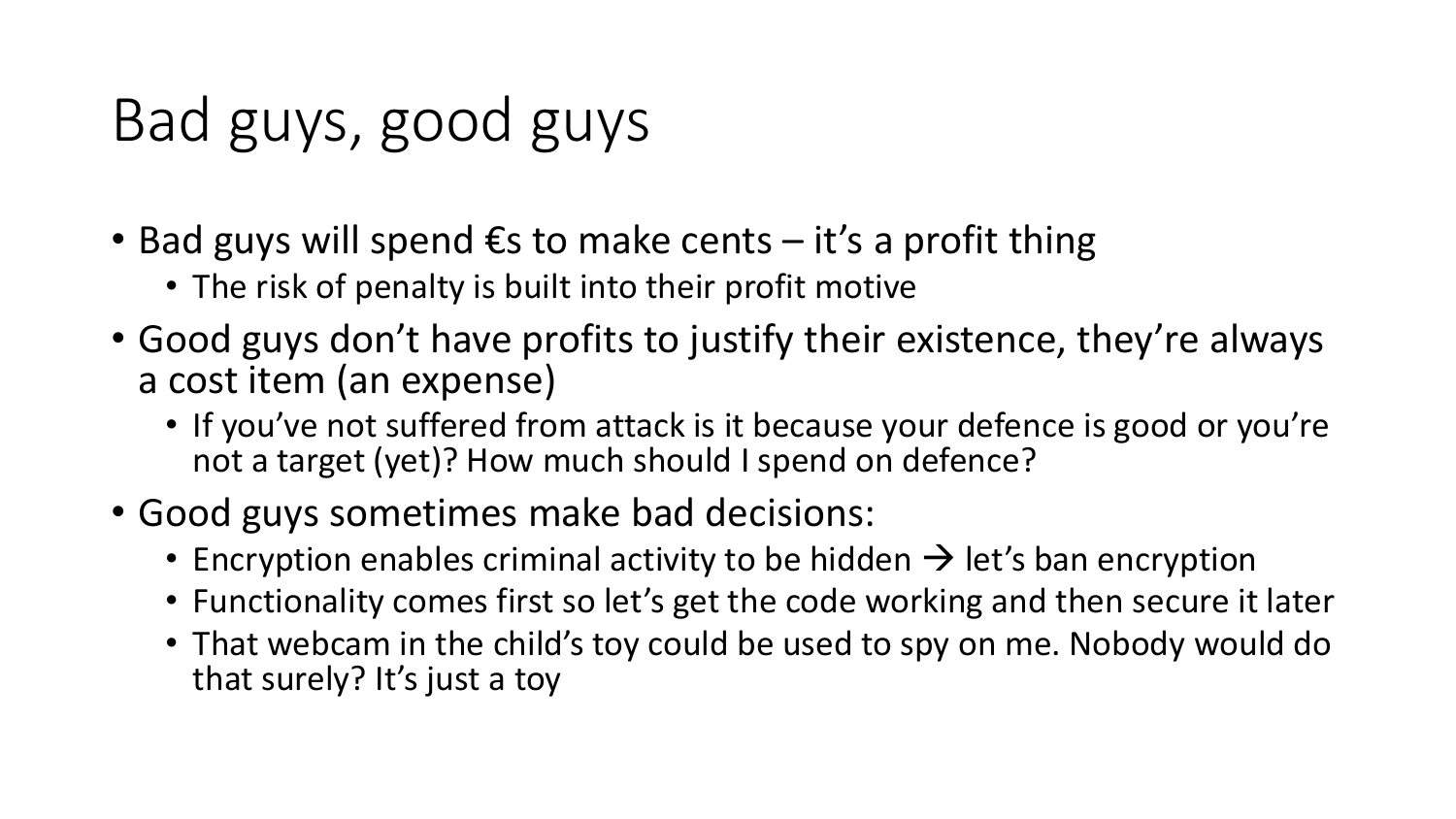# Crypto

- As in currency
	- "I work in crypto" could give the impression to a layperson that you're in banking or finance
- It's not a security in the ICT sense but may be a financial security
- Crypto (currency) may divert expertise from everyday ICT security
- Crypto (currency) could be killed off by quantum threats
	- Where does my money go?
	- If there's no central authority to endorse money does it exist?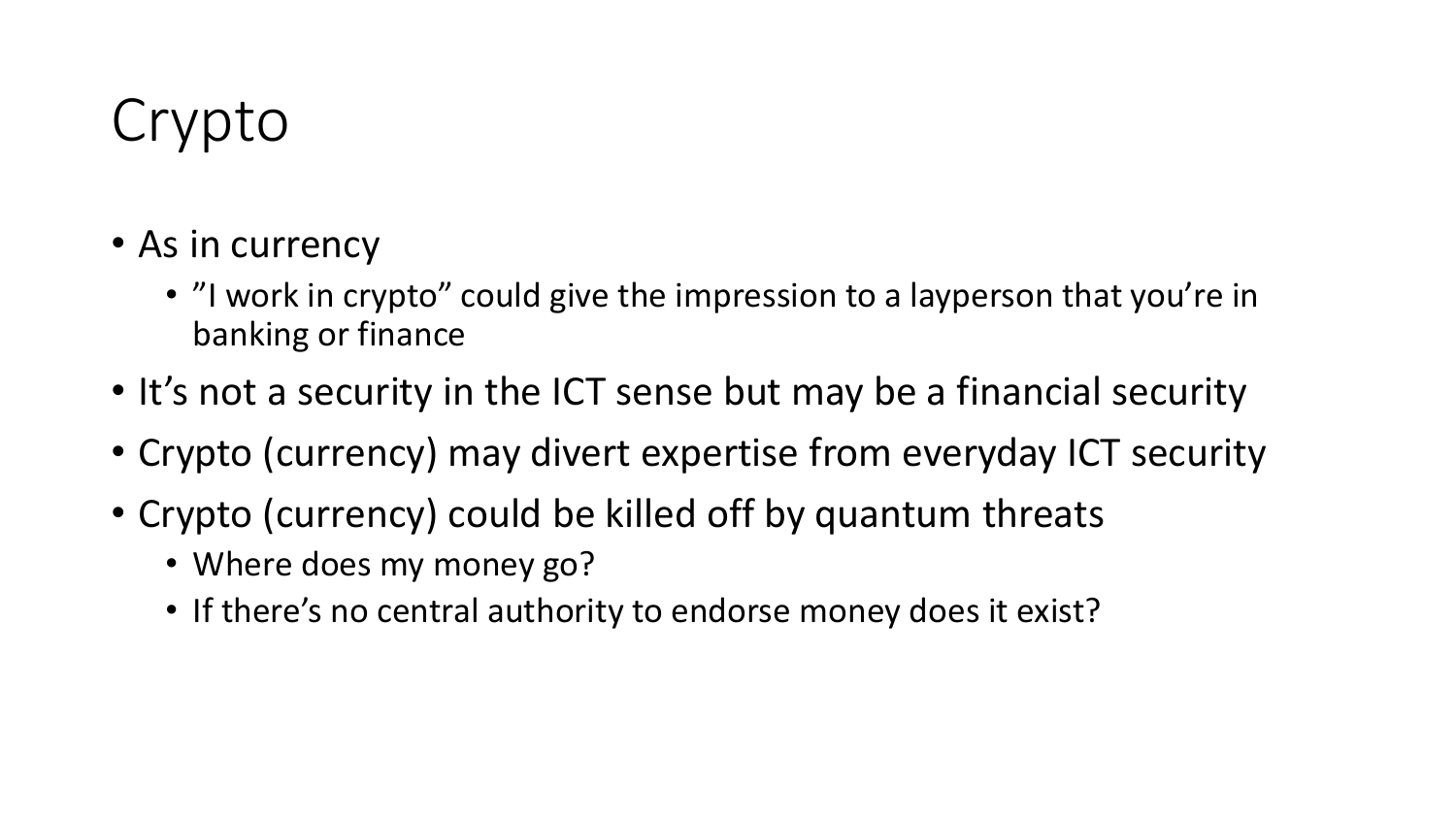# Energy costs

- Cryptography consumes a lot of processing cycles
	- The longer the key, the more rounds, the more power that is needed
- Same with memory
	- Needed to store keys, to process the crypto functions
- Same with communications resource
	- Sending keys, overhead of signature
- Today's crypto when used in new processes often becomes energy intense (in a bad way)
	- Bitcoin consensus protocols are notoriously energy inefficient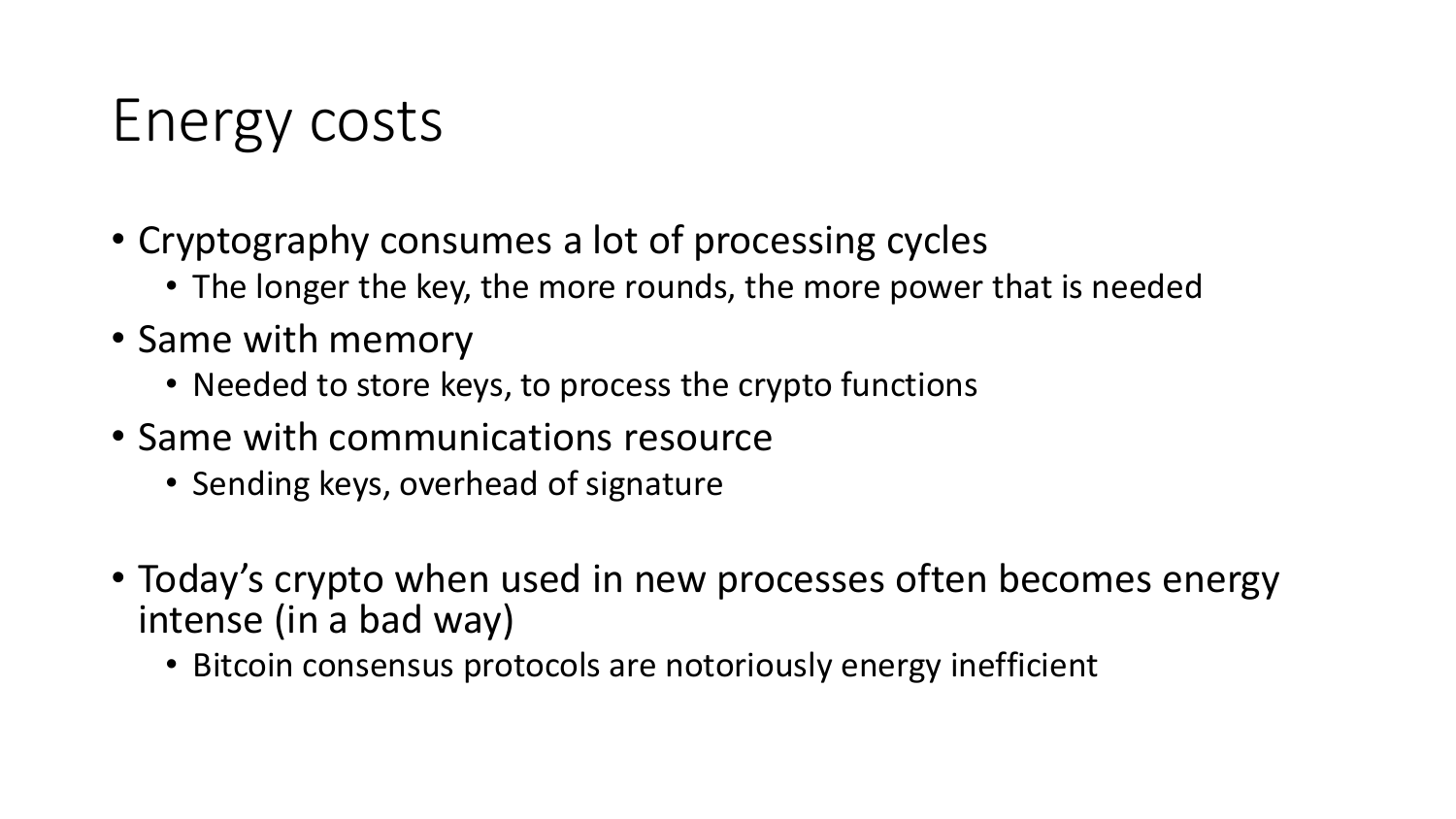#### Artificial Intelligence

- In general terms more intelligence applied to a "hard" problem, and more intelligence power, cracks the problem or prevents the problem ever arising
- AI, and Machine Learning, offer a couple of things to worry base ICT security:
	- Lots of effort to uncover weaknesses in core crypto-systems compressed in time by algorithms finding weak correlations and multiplying them to be causations
	- Patterns unknown as weaknesses discovered by all out machine driven attack botnets on steroids
- AI at the application level may be even worse deep fakes destroy trust
	- Uncertainty breeds doubt and doubt destroys trust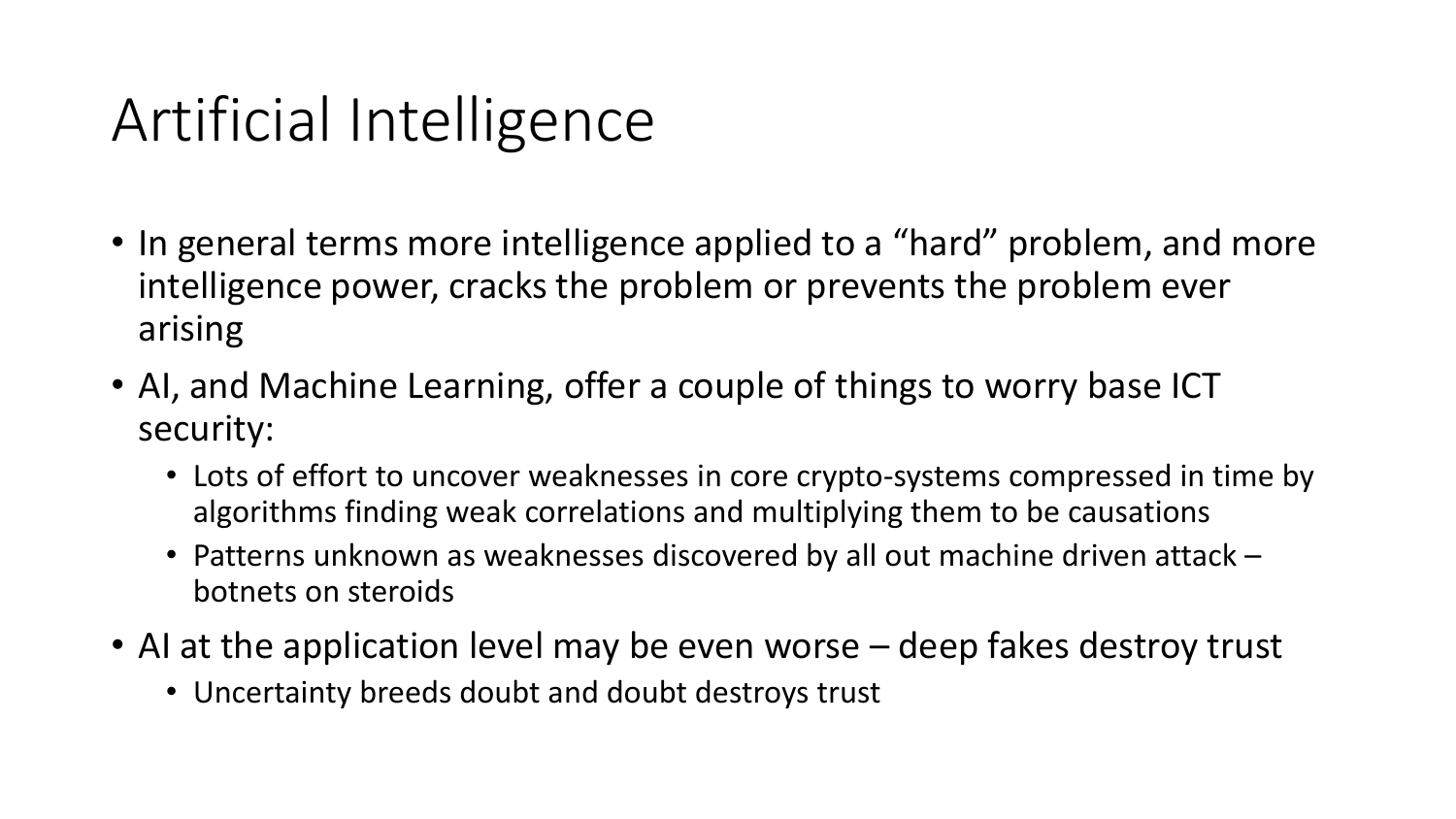# Opportunities do exist

- Technological
	- More processing power, more bandwidth, more maths
- Regulation
	- Understanding the need for ICT security in society
		- Waking up to the  $21^{st}$  century being an ICT connected society
		- Recognising the threat to nation state security of ICT threats to institutions, industry, individuals (the 3i's)
	- Mandating for security breaches to be treated criminally (breaches can mean jail time)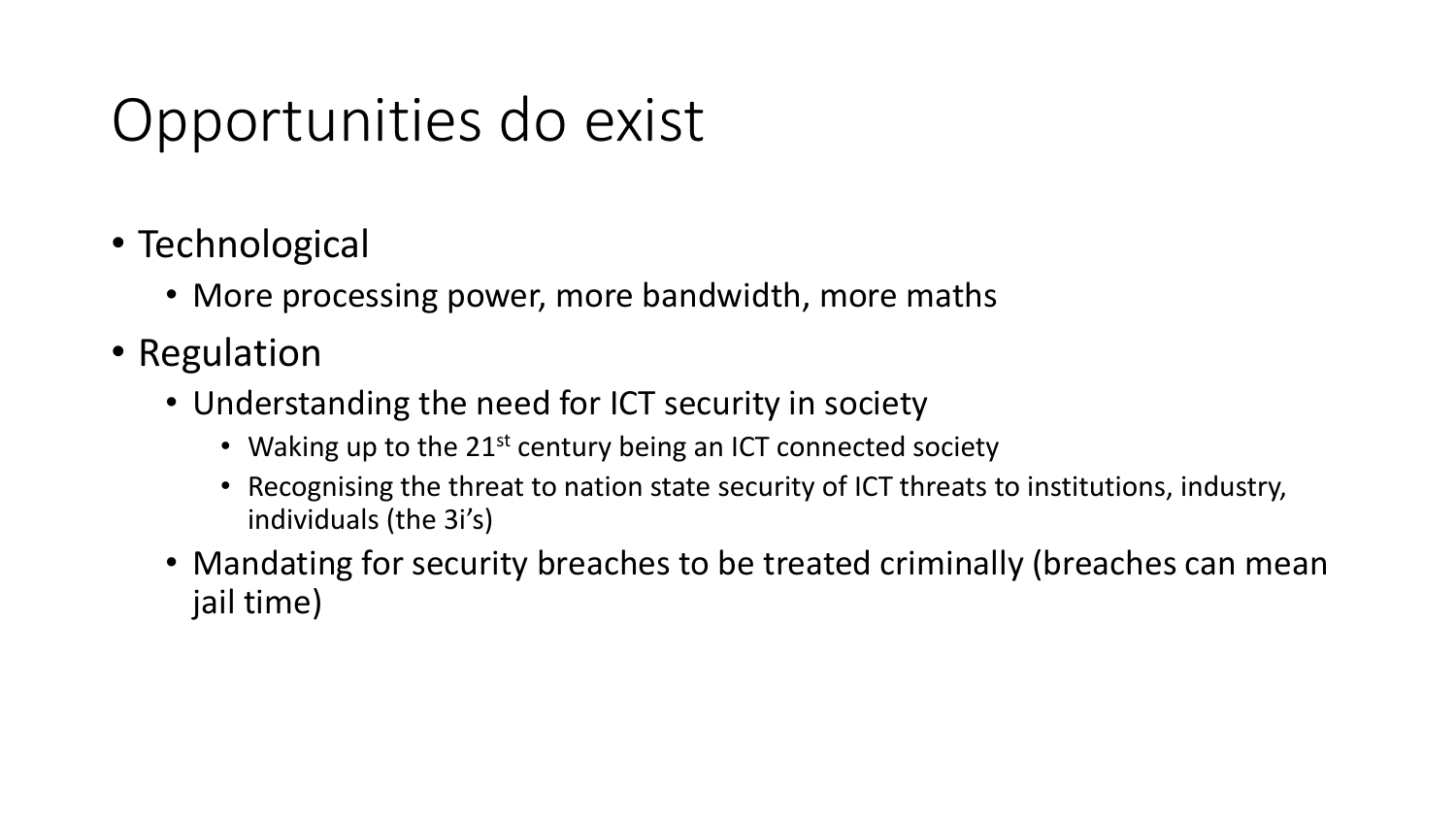# Technology is on our side

- Crypto-processing is well understood (for today's crypto)
- Lessons learnt from today will transfer to tomorrow
	- Modern symmetric crypto is often a complex mix of centuries old techniques of substitution (changing one symbol for another) and transposition (moving symbols in a document around) with a key giving the big hint of how to tangle and untangle things
	- These roots will not change all that much, they will be extended in subtle ways though
- Number theory is no longer an arcane field with nobody taking an interest
	- We now teach number theory and algorithms in maths (not just in statistics classes)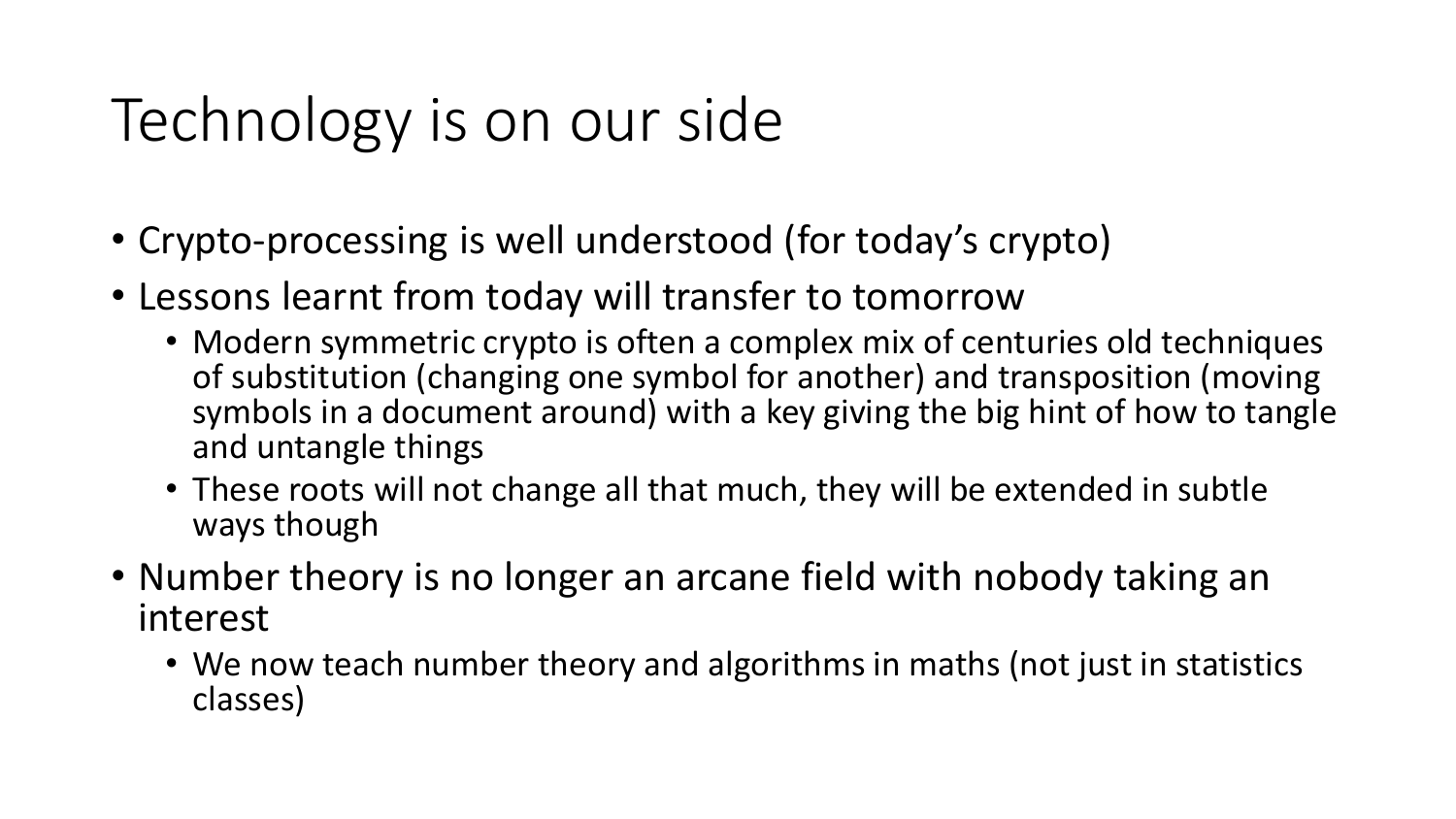# Technology, a good companion

- Good guys can use it to thwart the bad guys
	- Harness the power of AI/ML to identify attacks and attackers before they become an issue
	- Use Quantum to give an edge alongside new processor designs use quantum mechanics to work on new algorithms, use QKD as an extension to more conventional key management schemes, explore the role of superposition and teleportation and entanglement in enabling security
	- Holographic processing (not holostate but multi-path processing in crystalline structures), multi-state processing, neural nets, all have a role to play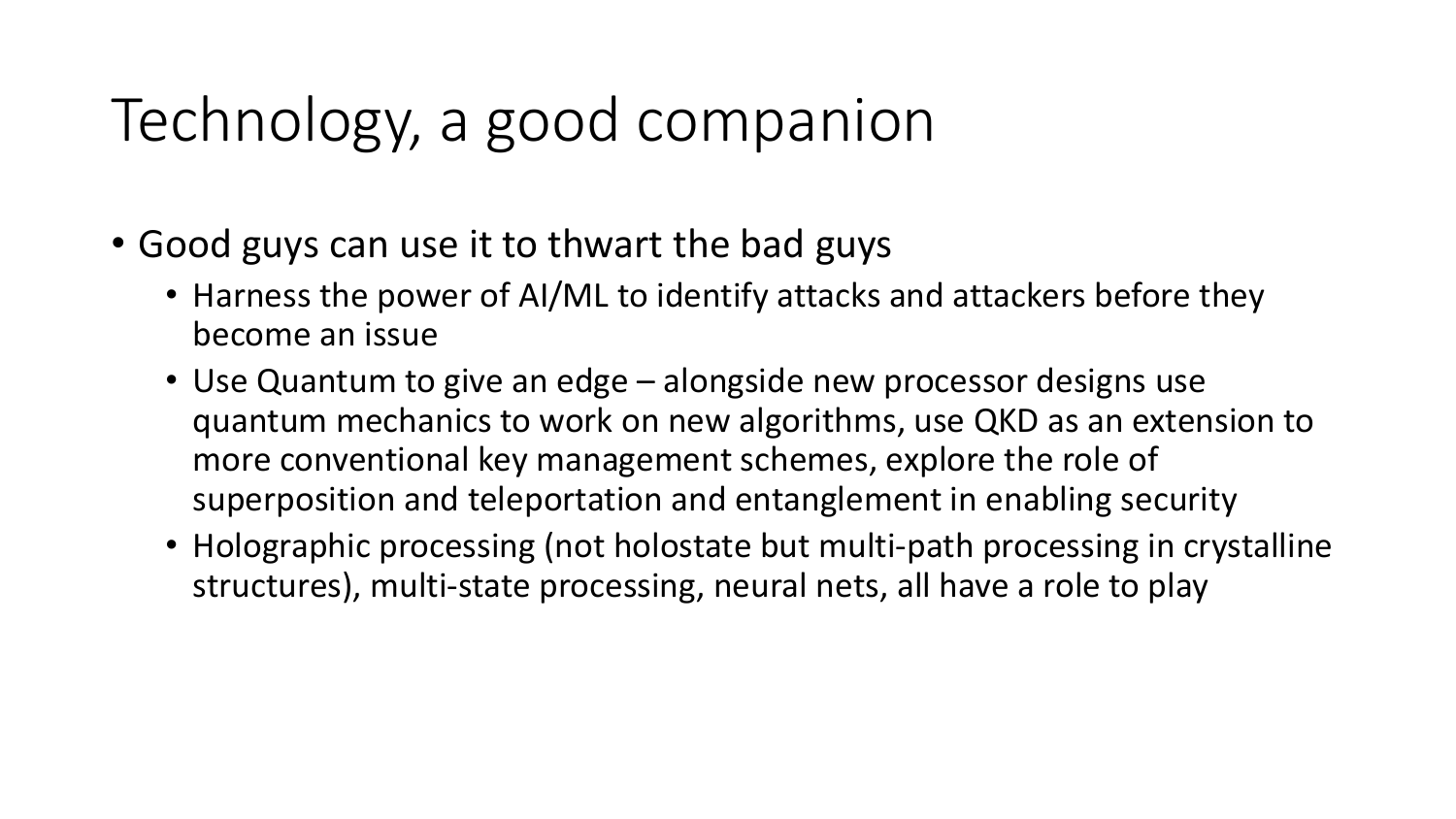# Risk management technologies?

- Risk is what we're trying to manage
- Risk assessment needs clear understanding of what we have (components) and how they fit together (interfaces)
- Modern systems are challenging for risk analysis as the components and their interfaces are auto-mutating, auto-evolving
	- We need to improve our ability to track risk in live systems
	- We can harness AI/ML to help us here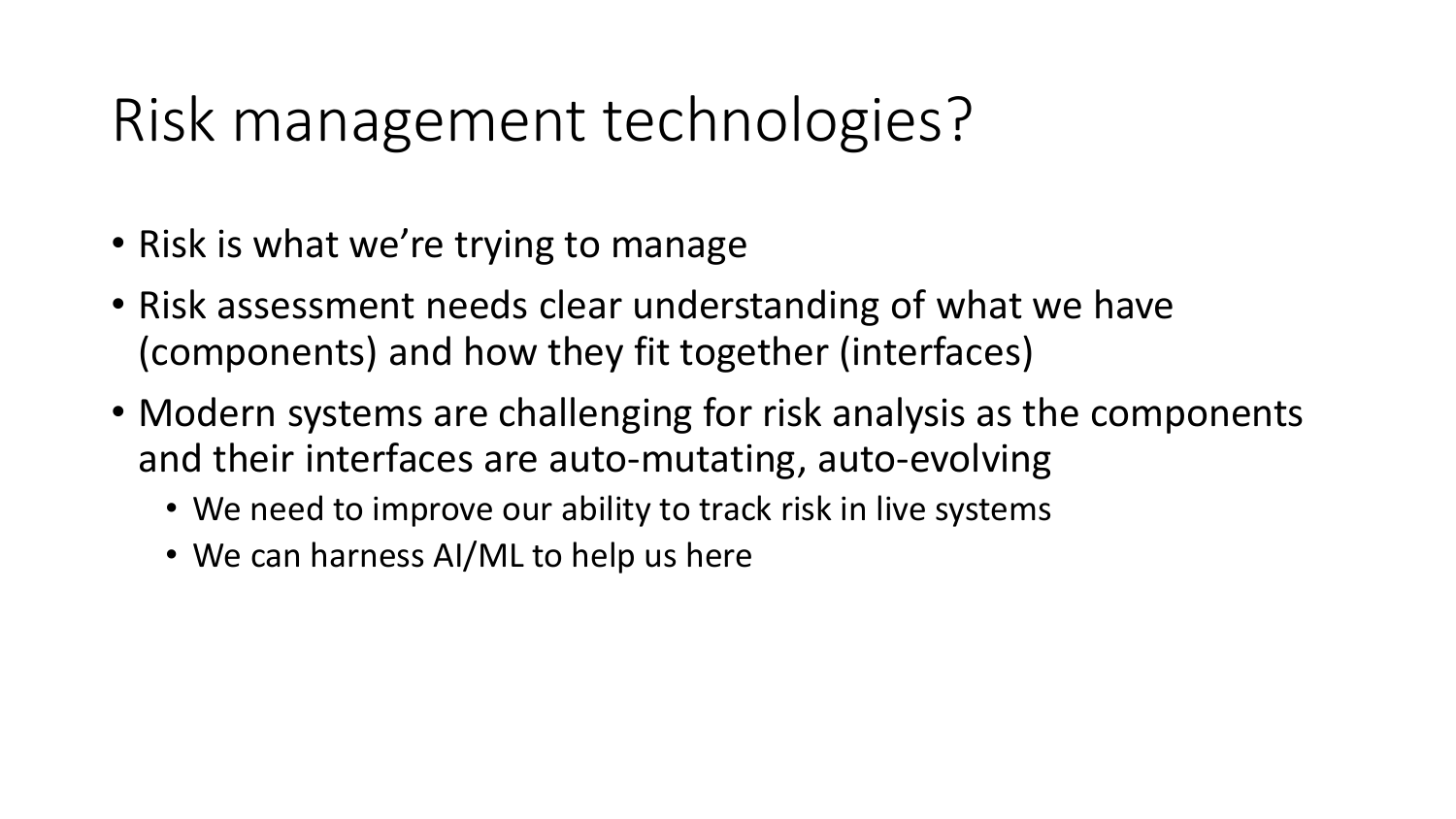# Regulation is going to help us

- Security of users is at the core of many new regulatory initiatives:
	- The Cybersecurity Act in the EU
	- The Privacy directives and data protection directives
	- The Radio Equipment Directive
	- The proposed AI Act
- All of the above (and many others) make it clear that poor security which leads to harm is unacceptable
	- Security provisions, commensurate to the risk, are mandated by law
	- Penalties for failure are significant (The UK GDPR and DPA 2018 set a **maximum fine of £17.5 million or 4% of annual global turnover – whichever is greater** – for infringements. Th EU GDPR sets a maximum fine of €20 million (about £18 million) or 4% of annual global turnover – whichever is greater – for infringements)
	- Similar levels of penalty are expected from the other acts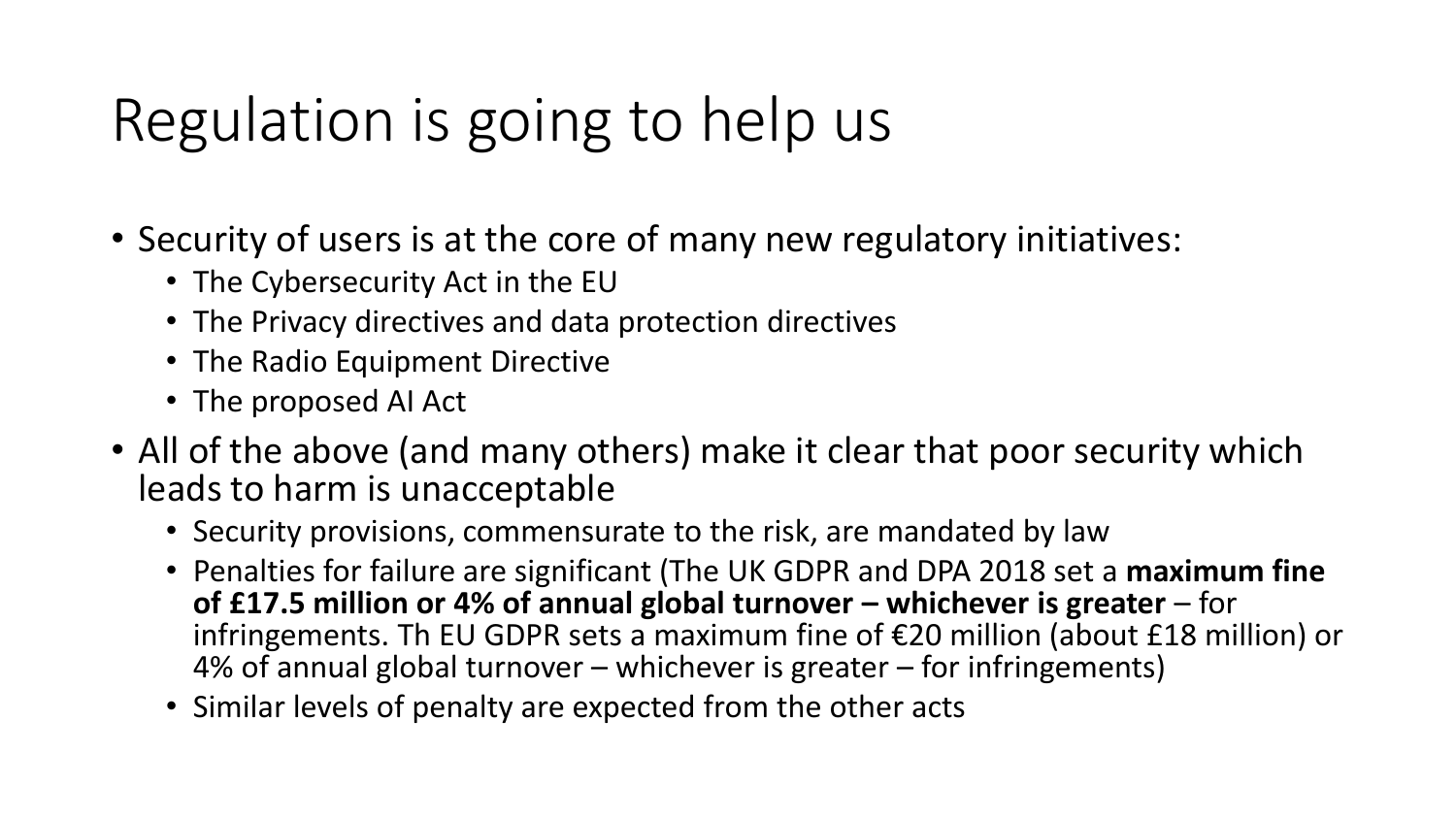#### Regulation helps but how?

- Security is still an expense but it's not optional and can't be easily cut
- The regulation is deep and broad
	- Requires developers to prove they've done the risk assessment and made adequate provisions to minimise it
	- Addresses the entire supply chain
- Governments need to ensure they've made provision in education
	- Primary, Secondary, Tertiary and post-grad too, also adult education
	- Employers too need to ensure they keep their experts expert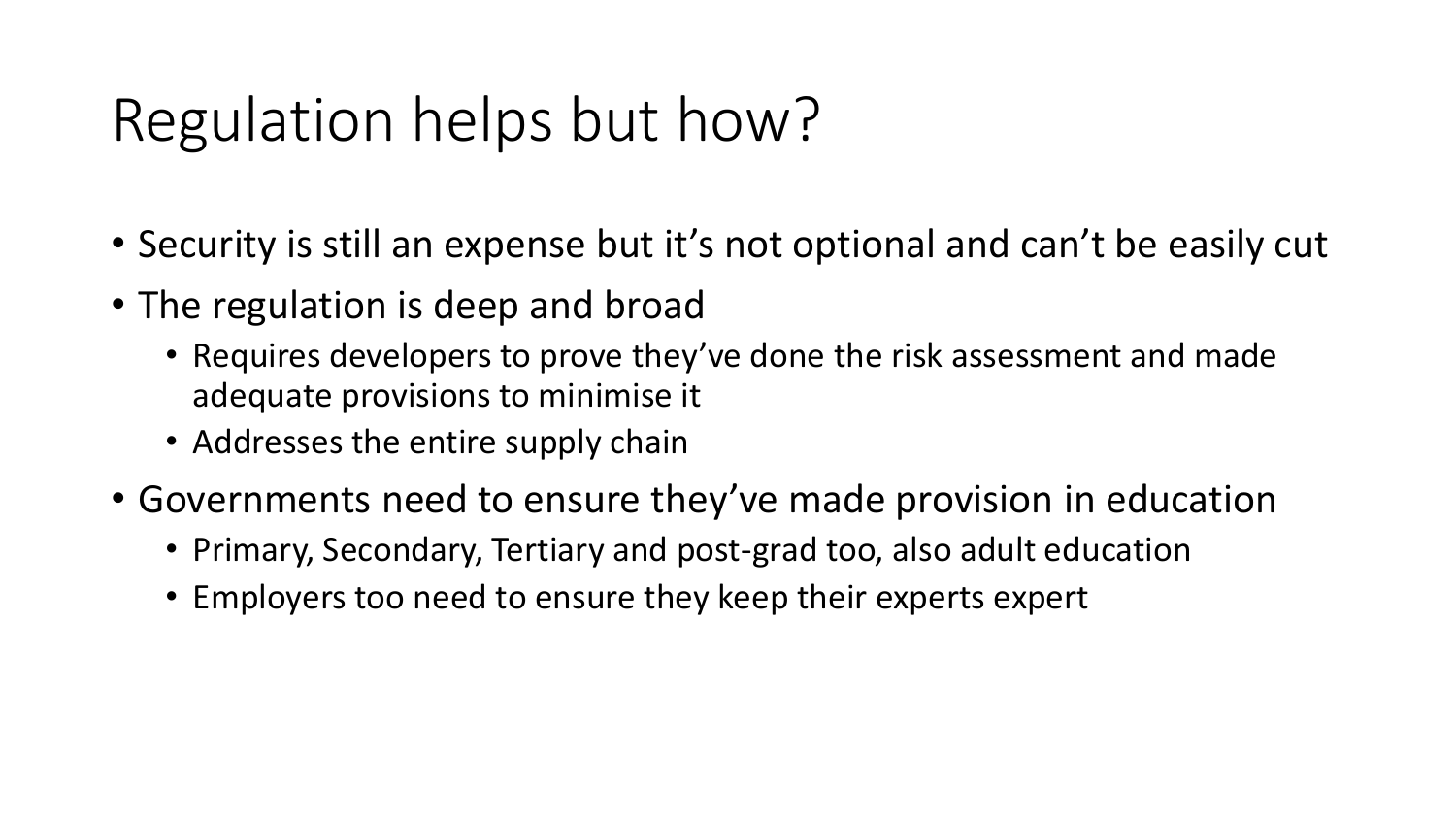# Regulation and technology work together

- Trust is not just personal but it's still couched in society as if it were
	- Trusted institutions government, school, church?
		- Why do we trust institutions? Are we simply educated to trust them?
	- Trusted roles doctors, lawyers, accountants, engineers?
		- Do we trust them because of the steps they go through to become qualified?
	- Trusted technology Operating systems, applications, hardware, comms
- New trust frameworks for ICT driven societies?
	- ICT led change has moved faster than many of our key institutions and roles
- We need to get to a point where trust is explicit, explicable and transparent in our ICT worlds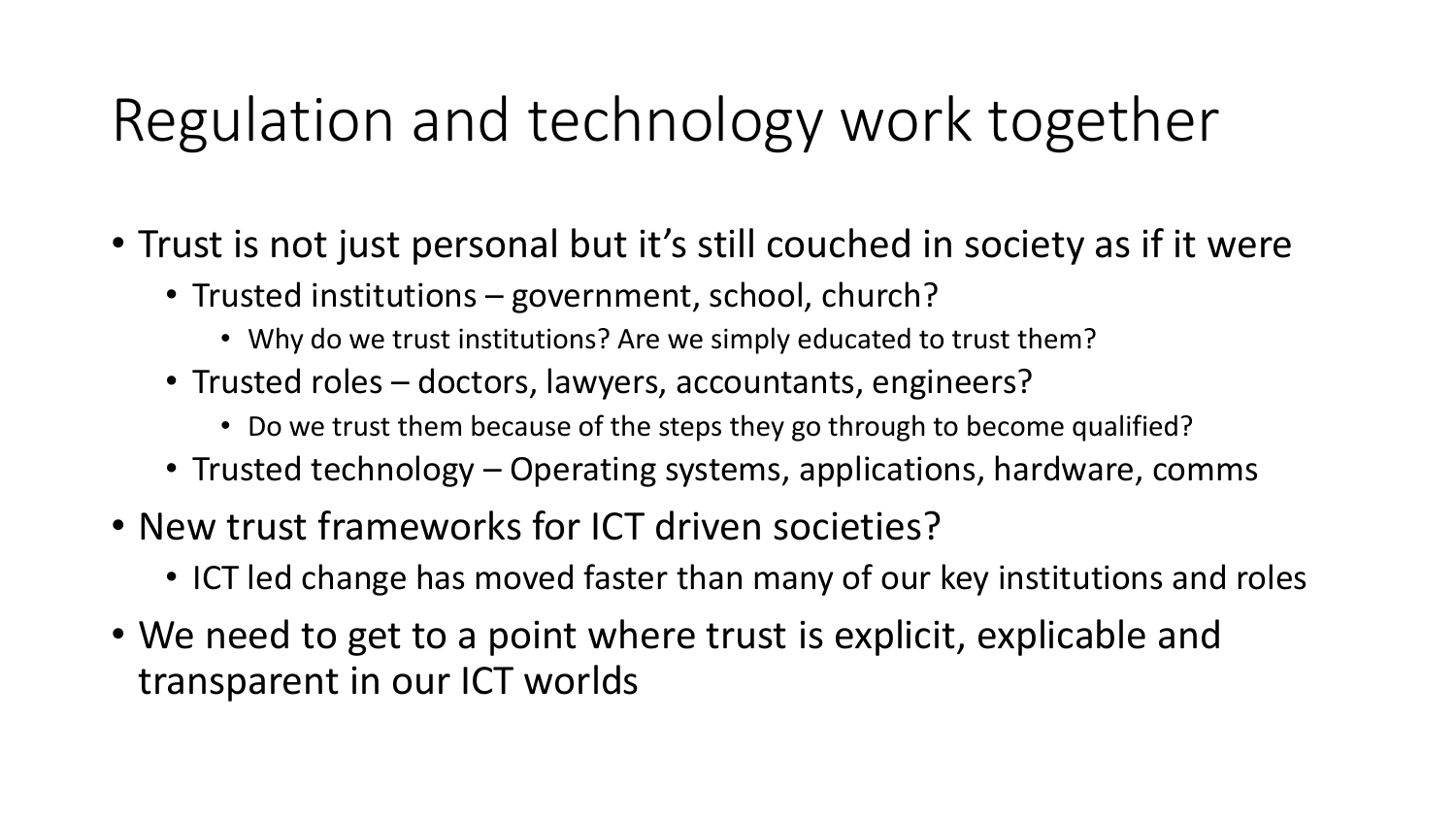# The crystal ball bit …

- Disclaimer: Forecasts are by nature unreliable, only hindsight is reliable (with the right analyst anyway)
- The easy bit:
	- Technology will continue to improve (Moore's law downscaled to different levels of efficiency)
	- Software will become more testable
	- Users will expect secure systems by default
- The hard bit:
	- When things will happen is not an easy prediction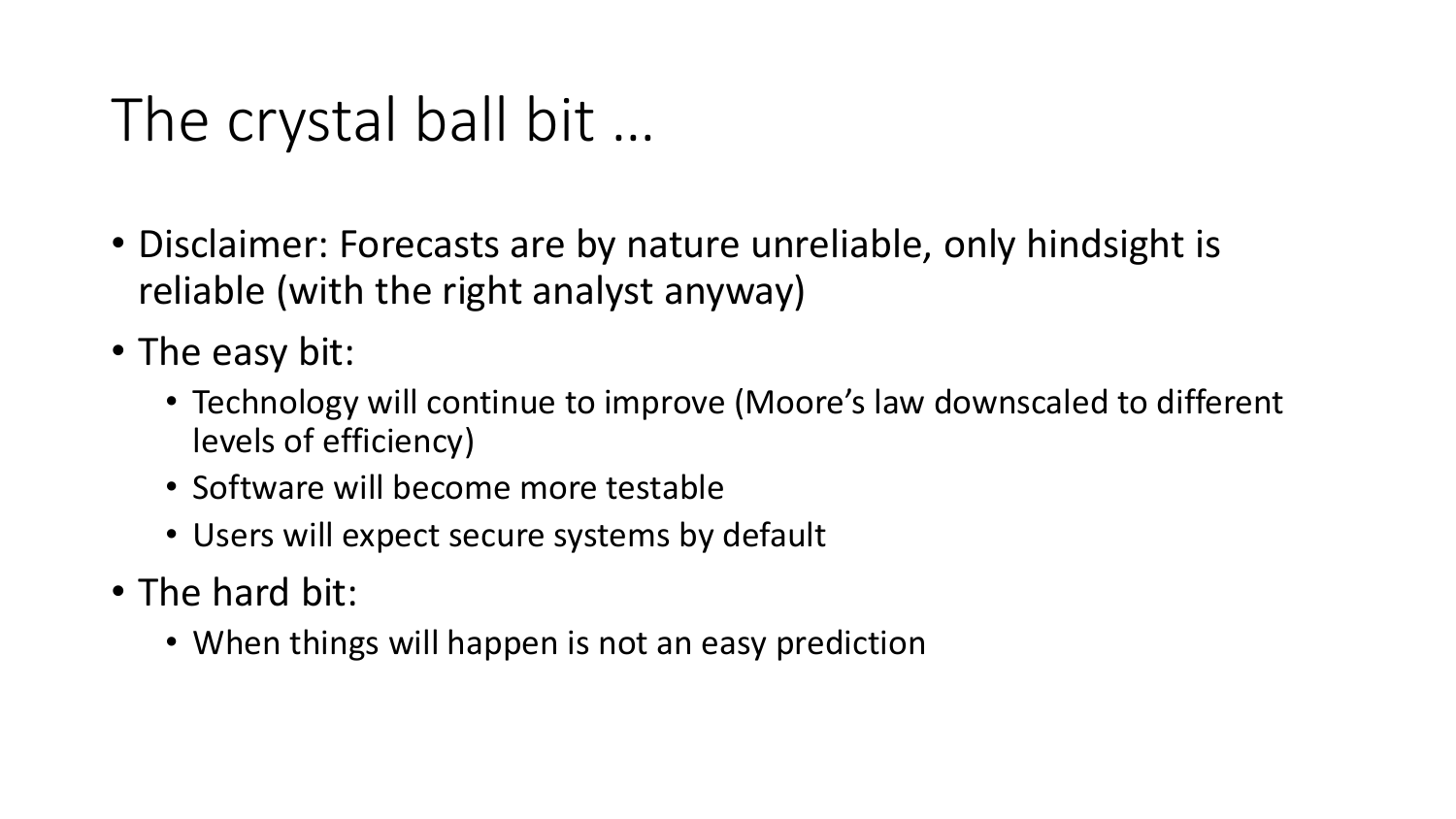# Commercial reality of forecasting

- Processor architectures will change and the software they support will change
	- EXAMPLE: Apple have moved into SoCs for all platforms
	- … but only Apple know when actual changes will get to market
- Software developments, and hardware developments, will be driven by sales pressure
	- EXAMPLE: a new OS demands new hardware and the market demands new every year
	- ... but this suggests fashion and not novelty
- Society will adopt and mould technology not the developers
	- EXAMPLE: Facebook and Twitter are quite different as their use became mainstream
	- … but the destination is never certain when we start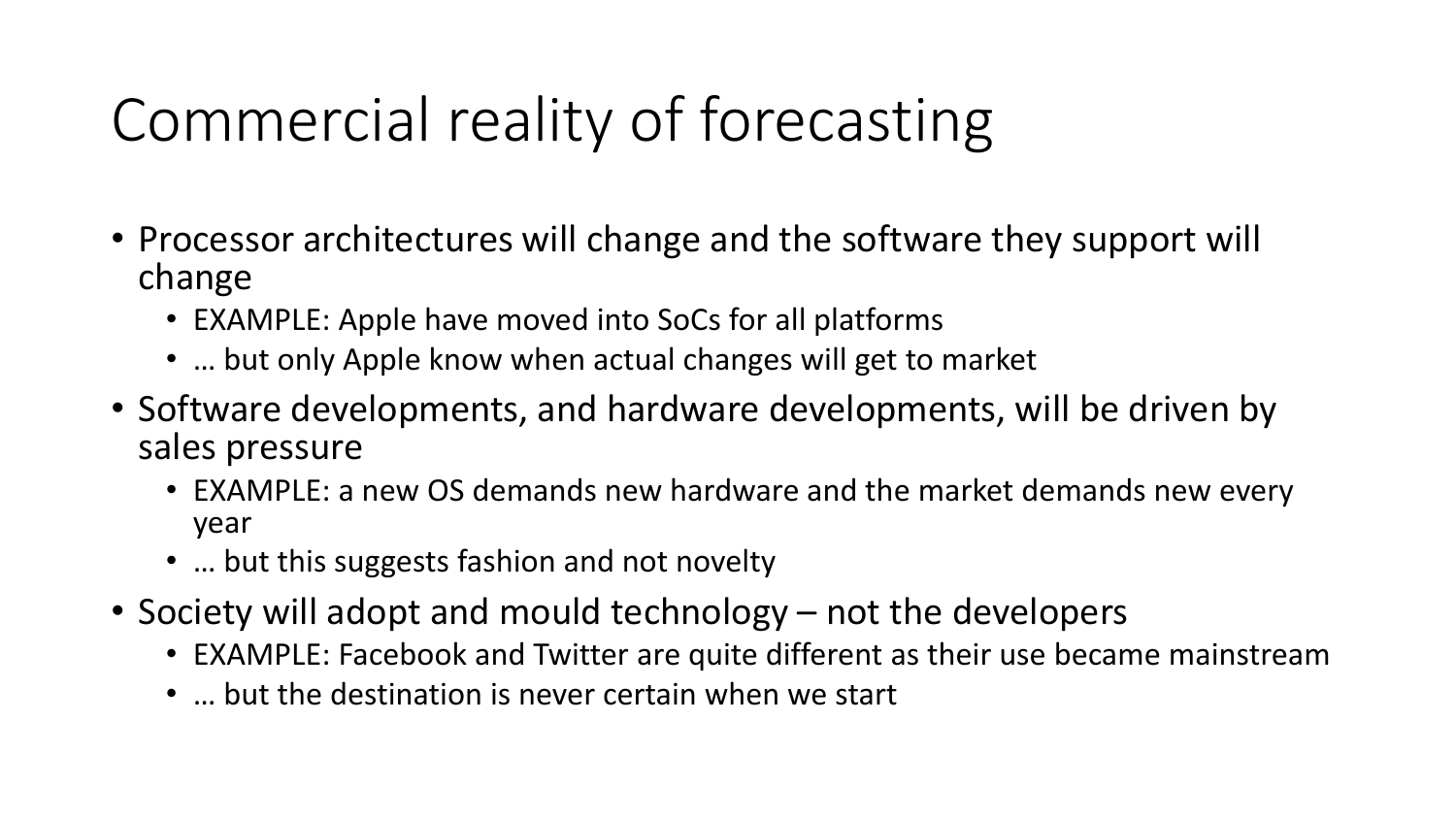# Closing remarks #1

- A system without security will not be viable to enter the market
	- Society will demand it, and vendors/developers/providers will have to provide it to survive
- Regulators and nation states have to defend their citizens
	- If ICT is a source of threats then regulators and nation states have to ensure that ICT is secure in order to protect and defend their citizens
	- ... and their sovereign wealth
	- ... and their borders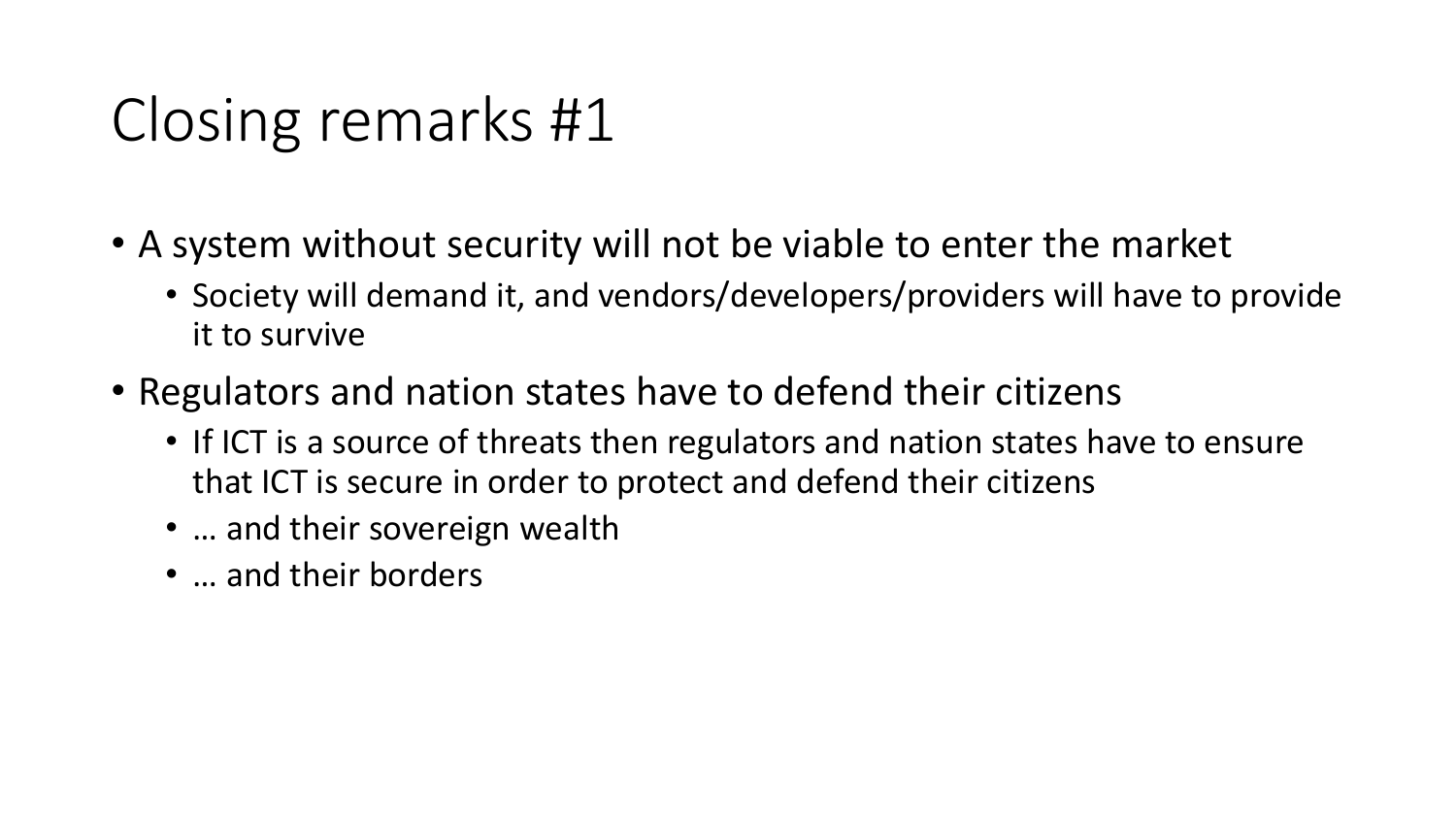# Closing remarks #2

- Standards as drivers for interoperability will remain critical
	- The purpose of standards hasn't changed they open markets to more players
	- One player can only serve a limited number of customers, a standard could allow 100s of players to serve the market, and that market could be 1000s of times bigger that a single player could serve.
	- One player can only evolve the market at their pace, 100s of players means there is a race for market share and market evolution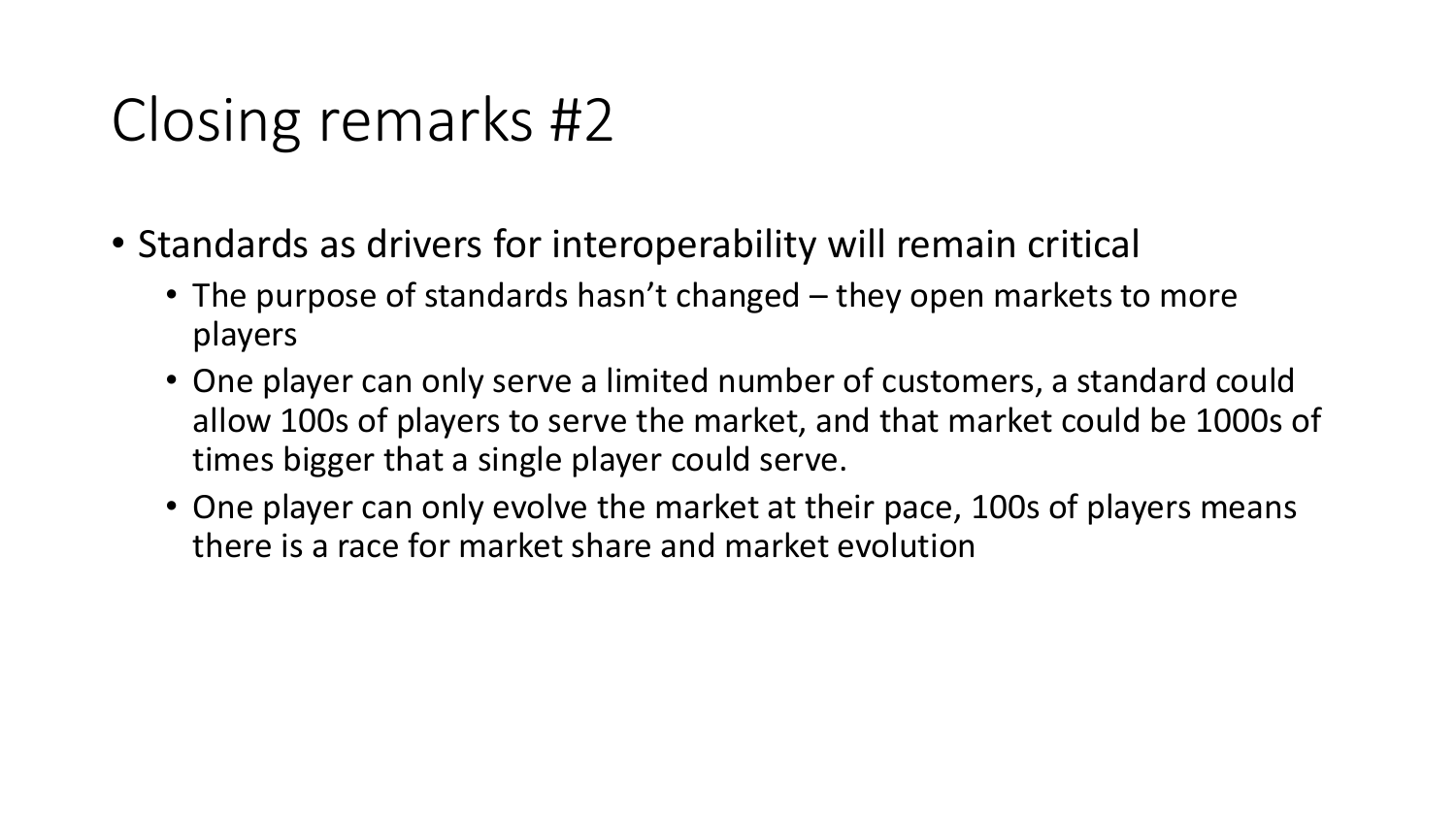#### A take-away …

• "*Standardization does not mean that we all wear the same color and weave of cloth, eat standard sandwiches, or live in standard rooms*  with standard furnishings. Homes of infinite variety of design are built *with a few types of bricks, and with lumber of standard sizes, and with water and heating pipes and fittings of standard dimensions"* , W. Edwards Deming